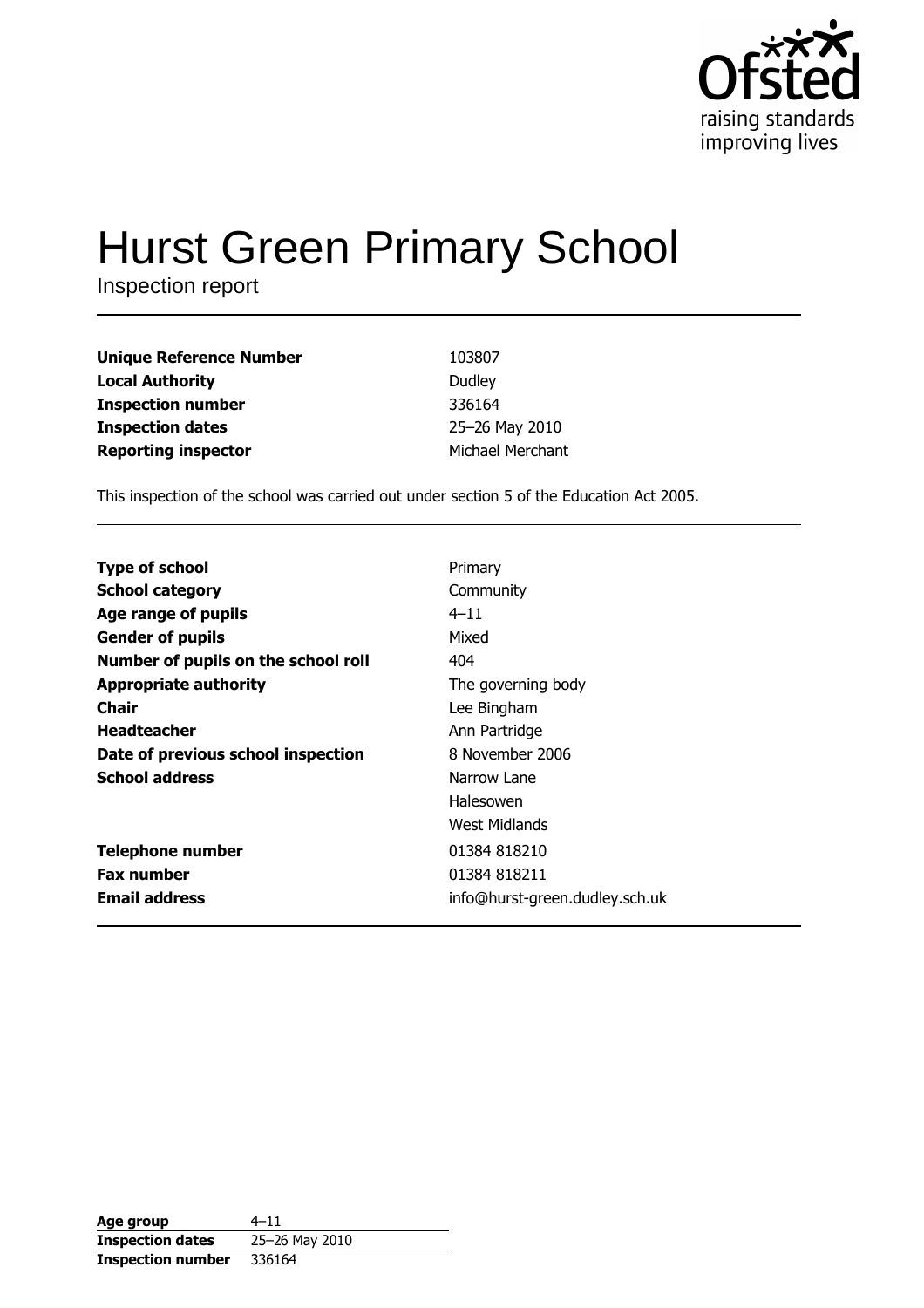The Office for Standards in Education, Children's Services and Skills (Ofsted) regulates and inspects to achieve excellence in the care of children and young people, and in education and skills for learners of all ages. It regulates and inspects childcare and children's social care, and inspects the Children and Family Court Advisory Support Service (Cafcass), schools, colleges, initial teacher training, work-based learning and skills training, adult and community learning, and education and training in prisons and other secure establishments. It rates council children's services, and inspects services for looked after children, safequarding and child protection.

Further copies of this report are obtainable from the school. Under the Education Act 2005, the school must provide a copy of this report free of charge to certain categories of people. A charge not exceeding the full cost of reproduction may be made for any other copies supplied.

If you would like a copy of this document in a different format, such as large print or Braille, please telephone 08456 404045, or email enquiries@ofsted.gov.uk.

You may copy all or parts of this document for non-commercial educational purposes, as long as you give details of the source and date of publication and do not alter the documentation in any way.

Royal Exchange Buildings St Ann's Square Manchester M2 7LA T: 08456 404045 Textphone: 0161 618 8524 E: enquiries@ofsted.gov.uk W: www.ofsted.gov.uk © Crown copyright 2010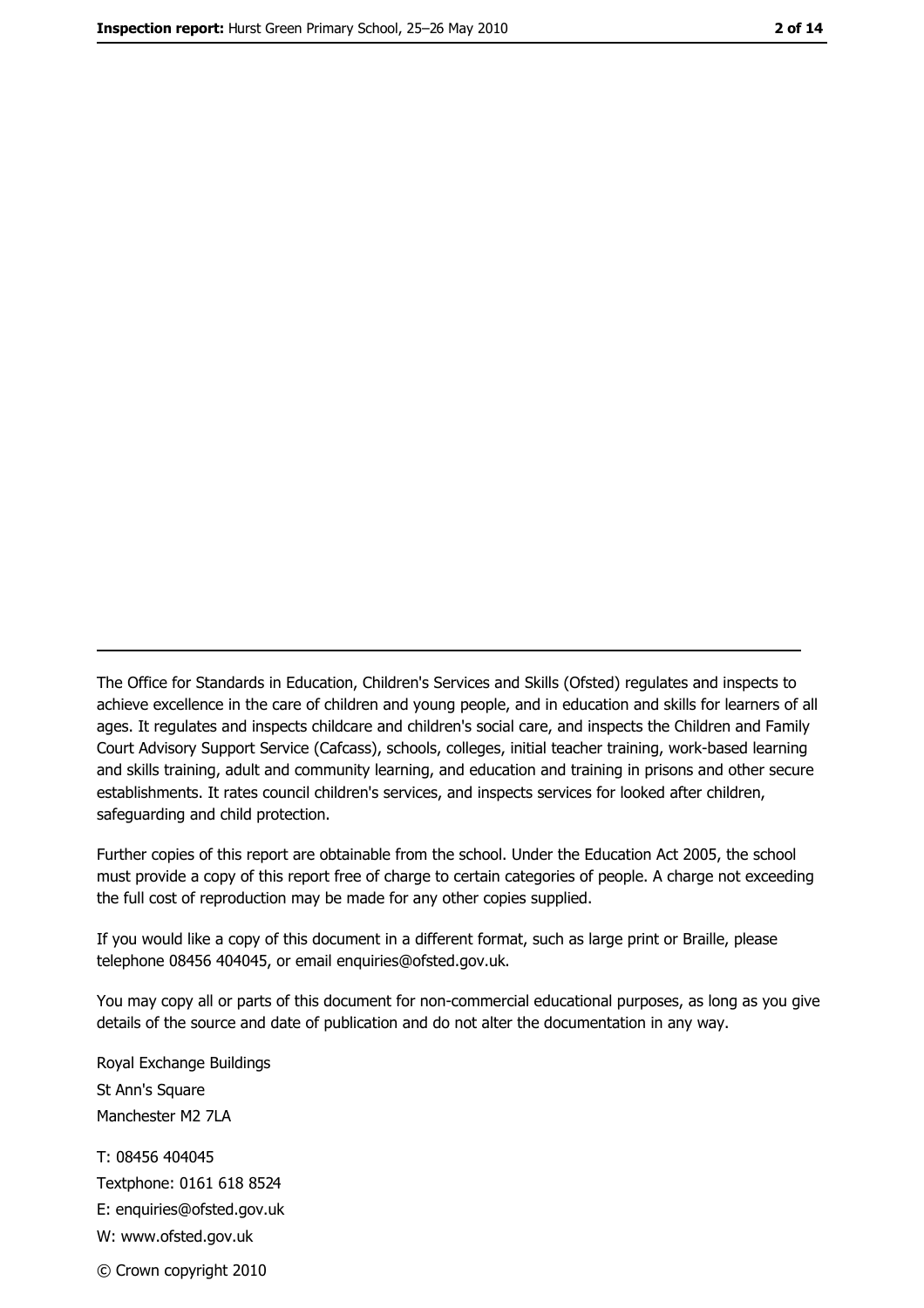# **Introduction**

This inspection was carried out by four additional inspectors. The inspectors visited 22 lessons and observed 17 teachers. They held meetings with governors, staff and groups of pupils. They also talked to some parents and carers who were present at the start and finish of the school day. Inspectors observed the school's work, and looked at its improvement plan, minutes of governors' meetings, data on pupils' progress, records of the monitoring of the quality of teaching, and a range of school policies. They also analysed questionnaires received from 217 parents and carers and 97 pupils.

The inspection team reviewed many aspects of the school's work. It looked in detail at the following:

- pupils' attainment and progress, particularly those of boys, high attaining pupils and  $\blacksquare$ those with special educational needs and/or disabilities
- how well the teaching takes account of the needs of these groups of pupils and how  $\blacksquare$ well teachers help all pupils to improve their work
- the effectiveness of the curriculum at motivating and inspiring all pupils and  $\blacksquare$ providing challenge for the high attainers
- the effectiveness of middle leaders and governors in checking attainment, progress  $\blacksquare$ and teaching and maintaining the high outcomes for all pupils.

# **Information about the school**

This school is much larger in size than most other primary schools. The large majority of pupils are of White British heritage and the proportion of pupils who speak English as an additional language is much lower than is typically found. The proportion of pupils known to be eligible for free school meals is below average. The proportion of pupils identified as having special educational needs and/or disabilities, mainly moderate learning difficulties, is below average but the proportion of pupils with a statement of educational needs is higher than typically found. The school achieved the Healthy Schools award in 2007 and in 2010. The school is currently being led and managed by the deputy headteacher due to the temporary absence of the headteacher.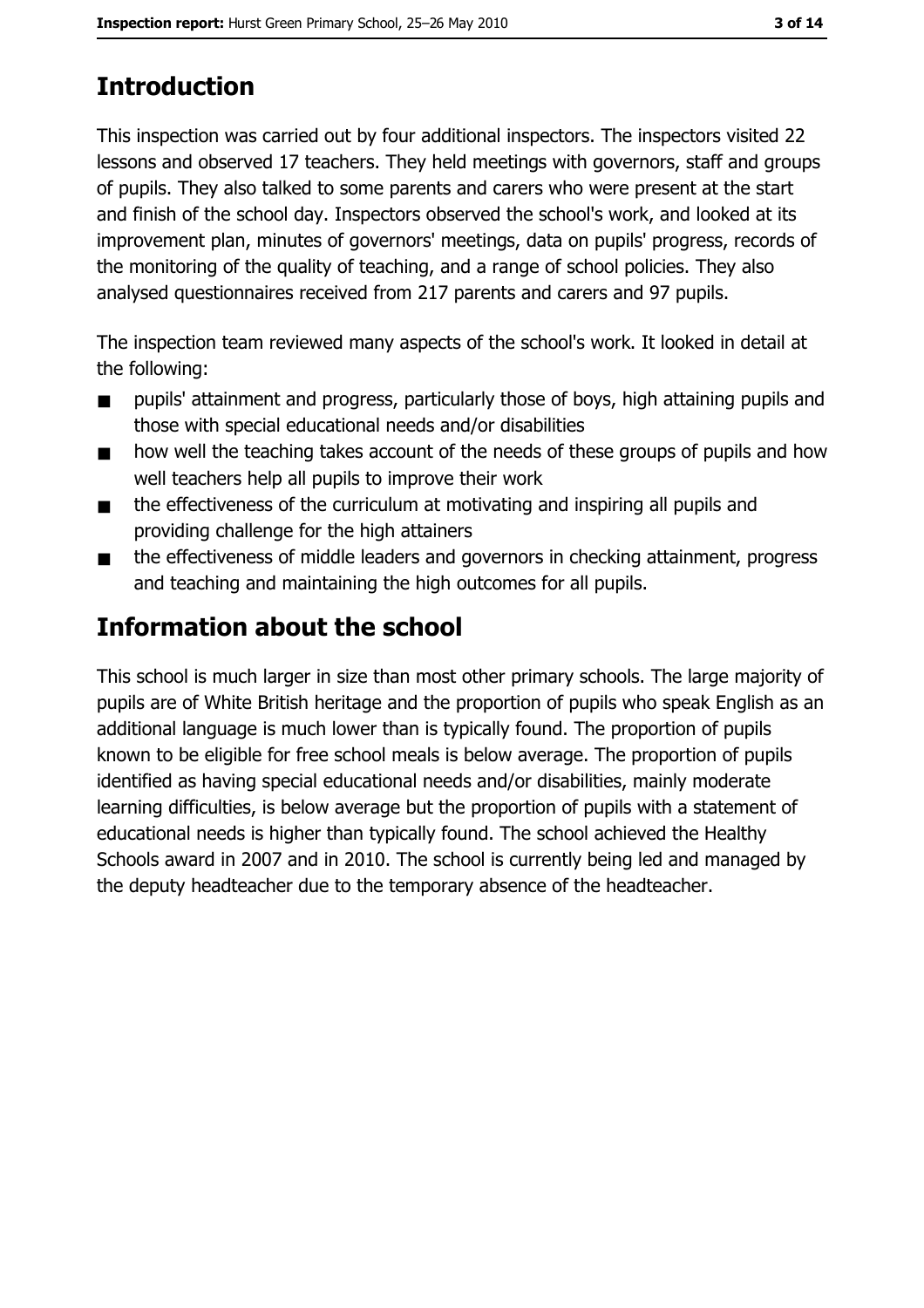## **Inspection judgements**

## Overall effectiveness: how good is the school?

#### The school's capacity for sustained improvement

## **Main findings**

This is an outstanding school which has built upon the high standards seen at the last inspection. One parent summed up the views of many when saying, 'This is an excellent school. It prepares confident, polite and happy children ready for their next step in education.'

Strong and clear-sighted leadership and management are at the heart of the school's success. The governing body supports the school well and plays a key role in ensuring the health, safety and well-being of pupils, and links with parents. School self-evaluation is accurate and, most importantly, the school knows exactly what to do further to sustain its journey of excellence. This, together with the successful action leaders have taken to ensure improvement since the last inspection, means the capacity to improve further is outstanding.

Pupils enjoy school greatly and develop well as articulate, courteous and considerate young people, well aware of how to lead safe and healthy lives. Pupils join the school in Reception with attainment that is broadly that expected for their age. By the end of Year 6, attainment has risen considerably and has been very high in national tests for the last three years. This represents outstanding progress and achievement from pupils' starting points and nearly all pupils meet or exceed their challenging targets. This is because pupils are encouraged to see their potential and are given the self-confidence to work hard and aim high. Teaching is outstanding and makes a significant contribution to pupils' significant rates of progress. Teachers have very good subject knowledge, give clear explanations and plan their lessons very well. Teachers use assessment criteria skilfully to encourage learning, to analyse and improve performance, and to set challenging targets for individual pupils.

Pupils display a notable generosity of spirit, support a range of national and global charities and are always concerned, through their Eco-School work, to take care of the environment. A very positive atmosphere permeates the school, relationships are exceptionally strong and this, together with excellent care, guidance and support, results in happy learners. All adults work together extremely well to ensure that all pupils, whatever their difficulties or disabilities, are able to take full advantage of all that the school has to offer. Pupils' joy of school is palpable although this is not reflected in their attendance rate, which is just above average. This is because, against the very strong advice of the school, many parents take their children on holiday during term time. Pupils are lively, questioning and were keen to engage inspectors in conversation about their school. Their application and attitudes towards their learning are exceptional. They work very well cooperatively, having highly developed skills of listening, taking turns and giving and receiving positive criticism.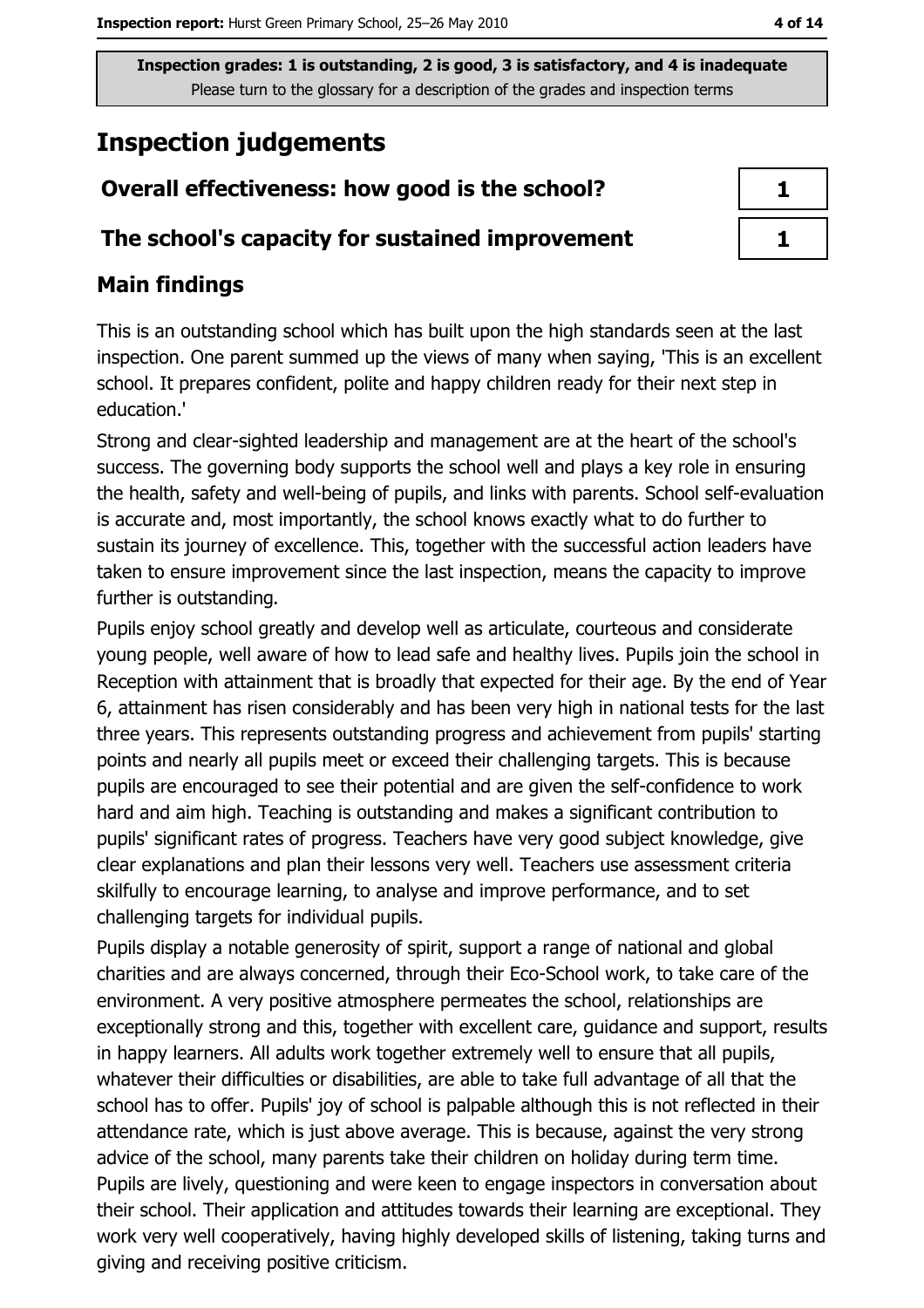The curriculum ensures that learning is very meaningful and great fun. It usually matches pupils' needs extremely well; however, longer term curricular plans are occasionally not as detailed as they could be to support teachers' lesson planning. In addition links between subjects have yet to be fully exploited to provide even more opportunities for pupils to practise skills such as literacy and numeracy as well as those of research and enguiry. This sometimes holds back the development of pupils' independent learning skills as, for example, it restricts opportunities for them to use initiative and curiosity in pursuing lines of research and enquiry that cross subject boundaries.

#### What does the school need to do to improve further?

- Improve the curriculum by:  $\blacksquare$ 
	- making sure that curriculum plans provide sufficient quidance to teachers to support them in their lesson planning
	- strengthening the links between subjects, in particular to further enhance pupils' skills of independent learning through research and enguiry.
- A realistic time scale for meeting these objectives is by March 2011.

#### **Outcomes for individuals and groups of pupils**

The work seen by inspectors in lessons confirms the overall picture of consistently excellent progress. Pupils greatly enjoy school, grow in confidence and develop very positive attitudes to learning. Pupils achieve highly because most teachers expect much of their pupils and explain complicated ideas well. In an outstanding numeracy lesson in Year 4, pupils were learning at a blistering pace because of the teacher's exceptionally high expectations of what he wanted them to learn and the challenging and fun tasks he set for them. The school is very conscious of the needs of all pupils and so there is very little difference in the progress made by the various groups of pupils. For example, the work is made interesting for boys and girls and the school works very effectively to support pupils with special educational needs and/or disabilities and to fully challenge those who enter the school with particularly high levels of attainment.

Pupils have a well-developed understanding of right and wrong and a deep appreciation and enjoyment of the wonders of life around them. The behaviour of pupils in lessons and around the school is good and often impeccable, although some can be boisterous at play time and at the end of the day. Pupils readily explain the value of adopting healthy lifestyles and the need for exercise, reflecting the Healthy Schools award that the school has gained. However, this is not always reflected in the contents of their lunch boxes. Pupils have an excellent understanding for their age of how to be safe in the community. They eagerly take advantage of the many opportunities to participate in the community and are well informed about other peoples' needs. They relish responsibility and this is shown through the mature attitude of the school council and the pupils' eager participation in imaginative and thought-provoking assemblies. Pupils develop excellent social and interpersonal skills and relish working collaboratively. This,

 $\mathbf{1}$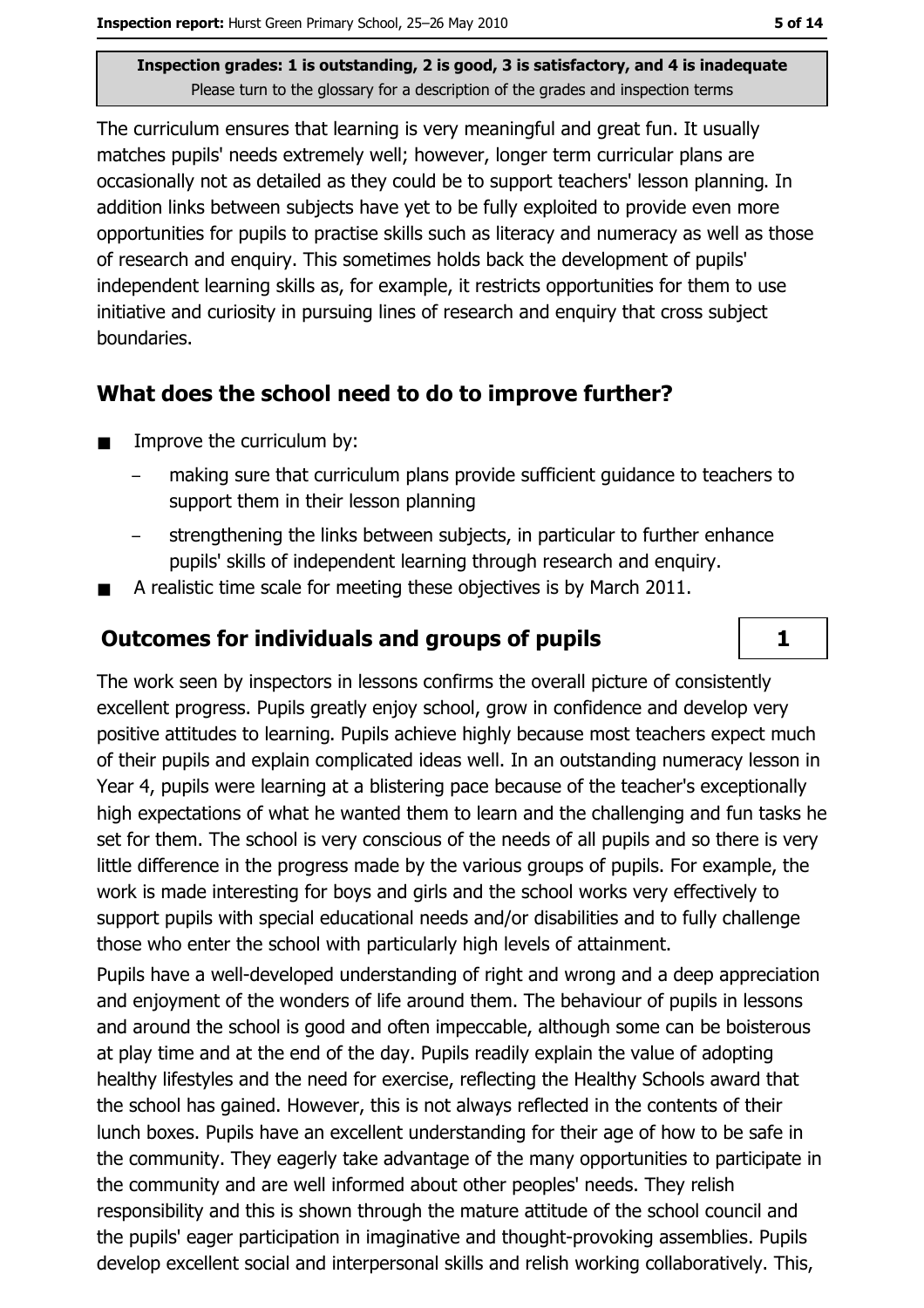together with high standards in the key skills in English and mathematics, means that they are exceptionally well prepared for the next stages of their lives.

These are the grades for pupils' outcomes

| Pupils' achievement and the extent to which they enjoy their learning                                                     |                         |  |
|---------------------------------------------------------------------------------------------------------------------------|-------------------------|--|
| Taking into account:<br>Pupils' attainment <sup>1</sup>                                                                   | 1                       |  |
| The quality of pupils' learning and their progress                                                                        | 1                       |  |
| The quality of learning for pupils with special educational needs and/or<br>disabilities and their progress               | 1                       |  |
| The extent to which pupils feel safe                                                                                      | 1                       |  |
| <b>Pupils' behaviour</b>                                                                                                  | $\overline{\mathbf{2}}$ |  |
| The extent to which pupils adopt healthy lifestyles                                                                       | $\mathbf{2}$            |  |
| The extent to which pupils contribute to the school and wider community                                                   |                         |  |
| The extent to which pupils develop workplace and other skills that will<br>contribute to their future economic well-being | 1                       |  |
| Taking into account:<br>Pupils' attendance <sup>1</sup>                                                                   | 2                       |  |
| The extent of pupils' spiritual, moral, social and cultural development                                                   | 1                       |  |

#### How effective is the provision?

The carefully-structured curriculum contributes strongly to pupils' learning because the interests of pupils are very well met. The curriculum supports pupils' personal development well through very effective personal, social, and health education, and there is an excellent focus on using visits to widen pupils' life experiences. In particular, the arts and music are very well promoted. However, the school recognises that links between subjects are not fully developed. Therefore, pupils have fewer opportunities to become even more independent by applying their knowledge and skills across a range of subjects. In addition, curricular quidance for staff is at times limited meaning that teachers have to work harder to ensure that they plan effectively for different abilities. Parents agree that children are looked after very well. Induction programmes are outstanding for those who arrive throughout the year and those starting in Reception. Child protection procedures are rigorous and the care for vulnerable pupils is

The grades for attainment and attendance are: 1 is high; 2 is above average; 3 is broadly average; and 4 is low.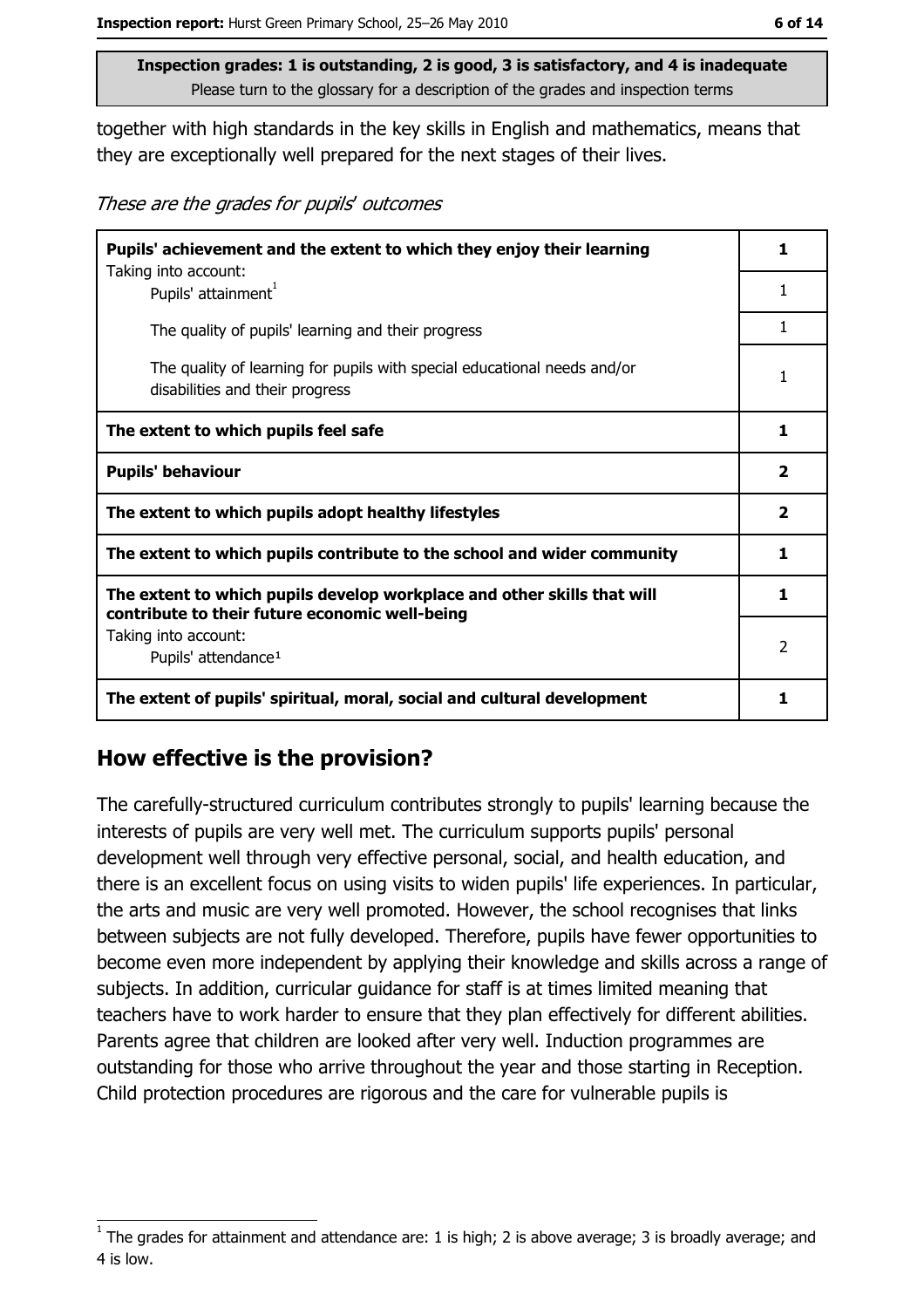outstanding. Excellent links with specialists help pupils with their learning, social skills and emotional development. Support for pupils with special educational needs and/or disabilities is especially strong and helps them to make excellent progress.

The quality of teaching and engagement with pupils and their learning is outstanding. Teachers plan very well, despite occasional shortcomings in quidance in longer term plans, to meet the needs of all learners and adapt their lessons quickly in response to their assessment of pupils' understanding and progress. Typically, lessons are fast paced and fun. Teaching is lively, tasks and concepts are clearly explained, and activities provide very effective challenge so that pupils learn at a swift pace. Adults ask perceptive questions and these help pupils to think and use more varied vocabulary in their answers. Effective use of 'talking partners', drama, role play and activities using letters and sounds (phonics) helps pupils make rapid progress in their speaking and writing. The school has set up very thorough systems to check on pupils' progress and these are used very well to ensure that none is in danger of falling behind and to enable teachers to consistently set the next steps for each pupil's learning. Pupils have an excellent understanding of the quality of their work and what they need to do next in order to move forward.

| The quality of teaching                                                                                    |  |
|------------------------------------------------------------------------------------------------------------|--|
| Taking into account:<br>The use of assessment to support learning                                          |  |
| The extent to which the curriculum meets pupils' needs, including, where<br>relevant, through partnerships |  |
| The effectiveness of care, guidance and support                                                            |  |

These are the grades for the quality of provision

#### How effective are leadership and management?

The headteacher has a clear and unwavering vision for her school which is supported The governing body fulfils all legal requirements and gives good attention to the welfare of pupils and staff with all safeguarding arrangements found to be effective at the time of the inspection. Arrangements for health and safety are good and risk assessments thorough. The governing body holds the school to account well for its work, and systems for evaluating the effectiveness of initiatives are increasingly robust. Leaders have worked tirelessly to ensure that pupils are developing into caring citizens who respect and value the views of others and that a set of common, shared values is embedded in every child. Community cohesion is good and particularly strong at school, local community and international level. The school is developing effective ways of widening pupils' first hand experiences of the range of cultures present in Britain today.

These are the grades for leadership and management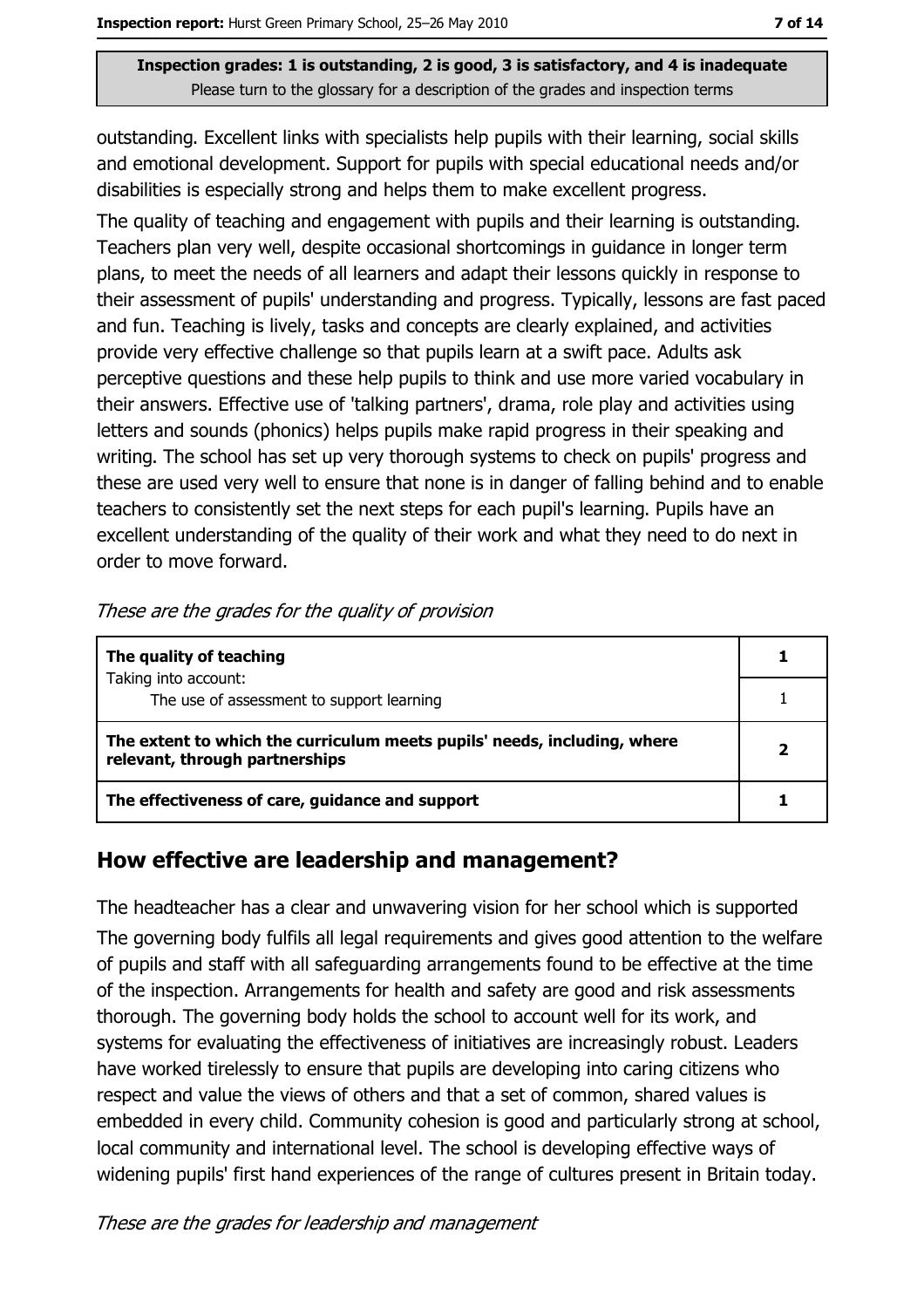| The effectiveness of leadership and management in embedding ambition and<br>driving improvement                                                                     | 1                       |
|---------------------------------------------------------------------------------------------------------------------------------------------------------------------|-------------------------|
| Taking into account:<br>The leadership and management of teaching and learning                                                                                      |                         |
| The effectiveness of the governing body in challenging and supporting the<br>school so that weaknesses are tackled decisively and statutory responsibilities<br>met | $\overline{\mathbf{2}}$ |
| The effectiveness of the school's engagement with parents and carers                                                                                                | $\overline{\mathbf{2}}$ |
| The effectiveness of partnerships in promoting learning and well-being                                                                                              | 1                       |
| The effectiveness with which the school promotes equality of opportunity and<br>tackles discrimination                                                              | 1                       |
| The effectiveness of safeguarding procedures                                                                                                                        | $\overline{\mathbf{2}}$ |
| The effectiveness with which the school promotes community cohesion                                                                                                 | $\overline{\mathbf{2}}$ |
| The effectiveness with which the school deploys resources to achieve<br>value for money                                                                             |                         |

## **Early Years Foundation Stage**

Children love coming to school and parents and carers are very appreciative of the good start that their children receive in the Early Years Foundation Stage. Staff have created a safe, attractive environment in which the needs of all children are well met. Good provision for the Reception class enables children to achieve well and develop a good level of independence. Teaching is good and so children make good progress from their differing starting points. This is because a team of well-qualified adults support the children skilfully by asking focused questions to develop their understanding. There is a good balance of activities led by adults and those from which children can choose. Children are developing excellent social skills because they are making choices and fostering independence through working with others. By the end of their Reception Year, most children are working securely towards, and a minority beyond, the standards expected for their age.

All adults make observations of children and carefully assess their learning. The Early Years Foundation Stage leader provides good leadership to her team. She has a very secure understanding of the Early Years' curriculum and constantly reviews her practice to ensure that all children receive high quality care and support.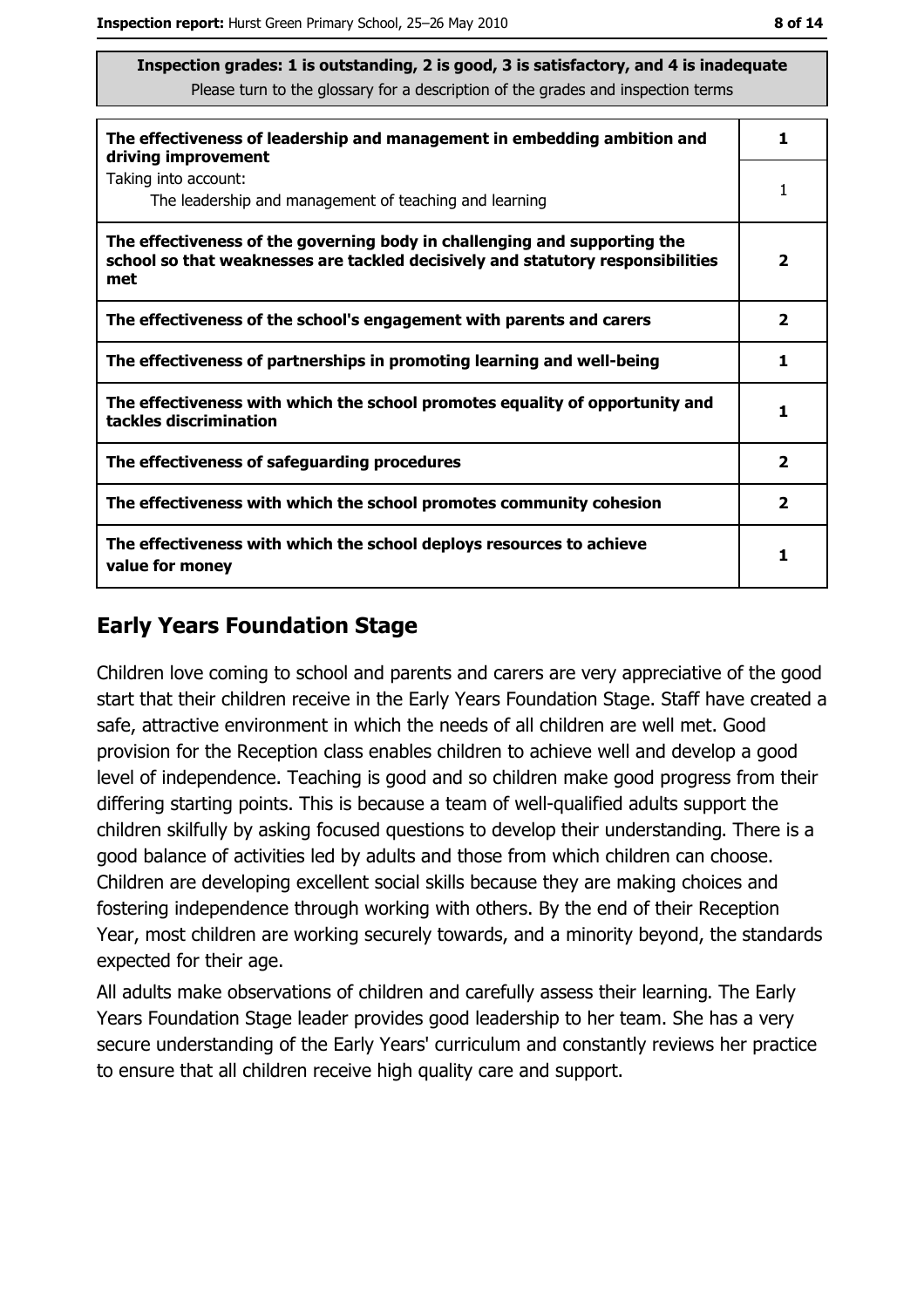| These are the grades for the Early Years Foundation Stage |  |  |
|-----------------------------------------------------------|--|--|
|-----------------------------------------------------------|--|--|

| <b>Overall effectiveness of the Early Years Foundation Stage</b>                             |               |
|----------------------------------------------------------------------------------------------|---------------|
| Taking into account:<br>Outcomes for children in the Early Years Foundation Stage            |               |
| The quality of provision in the Early Years Foundation Stage                                 |               |
| The effectiveness of leadership and management of the Early Years<br><b>Foundation Stage</b> | $\mathcal{P}$ |

#### **Views of parents and carers**

The school and its headteacher clearly enjoy the confidence and support of those parents who returned the questionnaire. A number of individual comments reflected the good quality care, support and guidance given to pupils, particularly to those with special educational needs and/or disabilities, and the high academic standards reached by pupils. The inspectors agree with these views. The numbers of parental criticisms were few and these were followed up as inspection trails during the visit. For instance, a small minority of parents and carers raised concerns regarding instances of inappropriate behaviour. Inspectors found behaviour in class and around the school to be good. Inspectors agree, along with the school, that it can do more to communicate more effectively with parents about how the school deals with isolated instances of inappropriate behaviour. The views of the parents interviewed informally in the playground confirm the positive responses in the questionnaires.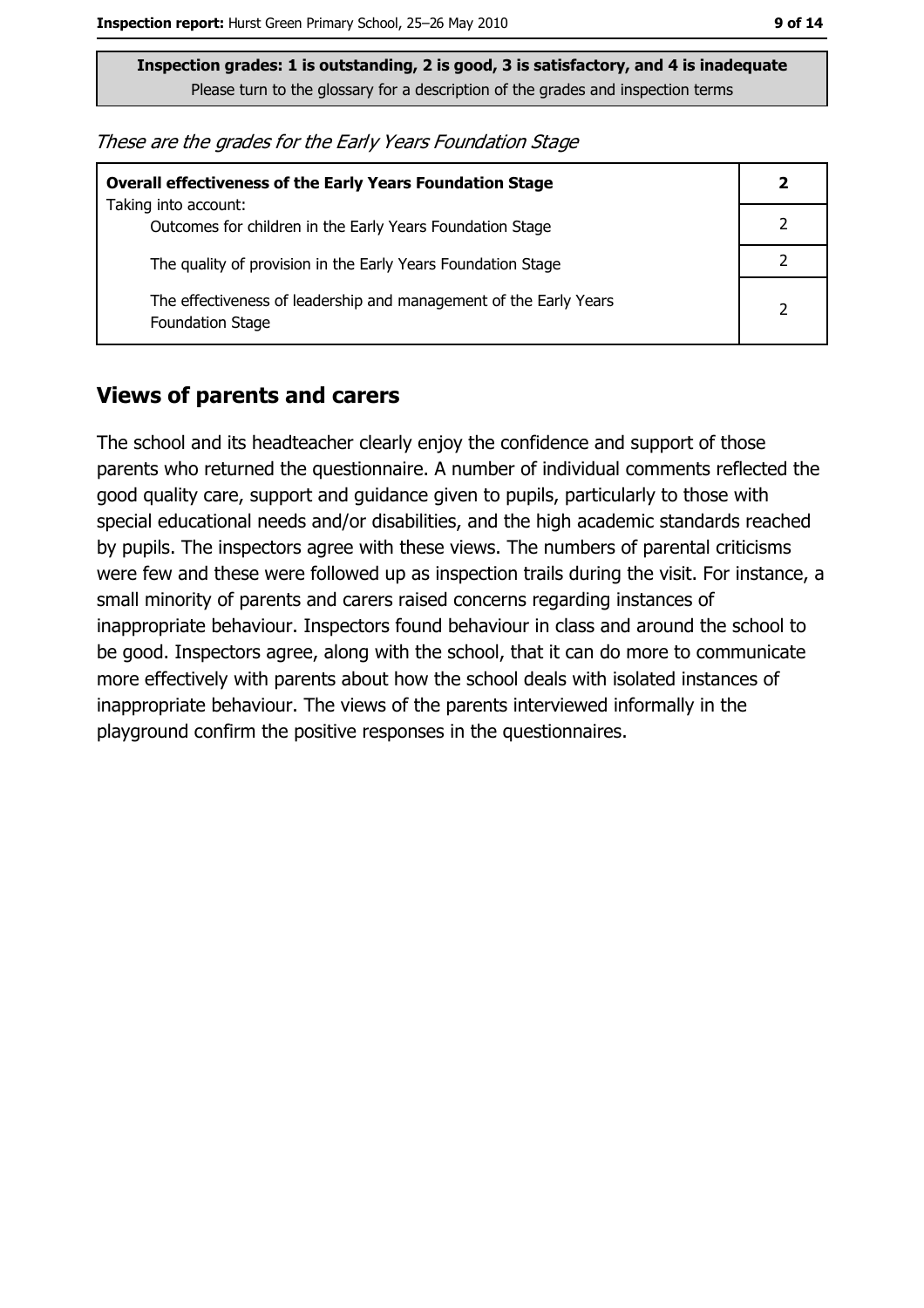#### Responses from parents and carers to Ofsted's questionnaire

Ofsted invited all the registered parents and carers of pupils registered at Hurst Green Primary School to complete a questionnaire about their views of the school.

In the questionnaire, parents and carers were asked to record how strongly they agreed with 13 statements about the school. The inspection team received 217 completed questionnaires by the end of the on-site inspection. In total, there are 404 pupils registered at the school.

| <b>Statements</b>                                                                                                                                                                                                                                       | <b>Strongly</b><br><b>Agree</b> |               | <b>Disagree</b><br><b>Agree</b> |               |              | <b>Strongly</b><br>disagree |                |                  |
|---------------------------------------------------------------------------------------------------------------------------------------------------------------------------------------------------------------------------------------------------------|---------------------------------|---------------|---------------------------------|---------------|--------------|-----------------------------|----------------|------------------|
|                                                                                                                                                                                                                                                         | <b>Total</b>                    | $\frac{0}{0}$ | <b>Total</b>                    | $\frac{0}{0}$ | <b>Total</b> | $\frac{0}{0}$               | <b>Total</b>   | $\frac{0}{0}$    |
| My child enjoys school                                                                                                                                                                                                                                  | 119                             | 55            | 90                              | 41            | 6            | 3                           | $\mathbf{1}$   | $\mathbf 0$      |
| The school keeps my child<br>safe                                                                                                                                                                                                                       | 132                             | 61            | 80                              | 37            | 4            | $\overline{2}$              | 0              | $\boldsymbol{0}$ |
| The school informs me<br>about my child's progress                                                                                                                                                                                                      | 74                              | 34            | 126                             | 58            | 16           | 7                           | 0              | 0                |
| My child is making enough<br>progress at this school                                                                                                                                                                                                    | 96                              | 44            | 109                             | 50            | 9            | 4                           | 1              | 0                |
| The teaching is good at this<br>school                                                                                                                                                                                                                  | 113                             | 52            | 98                              | 45            | 5            | 2                           | 0              | $\mathbf 0$      |
| The school helps me to<br>support my child's learning                                                                                                                                                                                                   | 90                              | 41            | 104                             | 48            | 16           | $\overline{7}$              | 0              | 0                |
| The school helps my child to<br>have a healthy lifestyle                                                                                                                                                                                                | 92                              | 42            | 119                             | 55            | 4            | 2                           | 0              | 0                |
| The school makes sure that<br>my child is well prepared for<br>the future (for example<br>changing year group,<br>changing school, and for<br>children who are finishing<br>school, entering further or<br>higher education, or<br>entering employment) | 79                              | 36            | 113                             | 52            | 13           | 6                           | $\overline{2}$ | $\mathbf{1}$     |
| The school meets my child's<br>particular needs                                                                                                                                                                                                         | 86                              | 40            | 109                             | 50            | 16           | 7                           | 0              | 0                |
| The school deals effectively<br>with unacceptable behaviour                                                                                                                                                                                             | 77                              | 35            | 107                             | 49            | 24           | 11                          | 4              | $\overline{2}$   |
| The school takes account of<br>my suggestions and<br>concerns                                                                                                                                                                                           | 61                              | 28            | 121                             | 56            | 22           | 10                          | 3              | $\mathbf{1}$     |
| The school is led and<br>managed effectively                                                                                                                                                                                                            | 105                             | 48            | 102                             | 47            | 6            | 3                           | $\overline{2}$ | $\mathbf{1}$     |
| Overall, I am happy with my<br>child's experience at this<br>school                                                                                                                                                                                     | 120                             | 55            | 87                              | 40            | 6            | 3                           | 1              | $\pmb{0}$        |

The table above summarises the responses that parents and carers made to each statement. The percentages indicate the proportion of parents and carers giving that response out of the total number of completed questionnaires. Where one or more parents and carers chose not to answer a particular question, the percentages will not add up to 100%.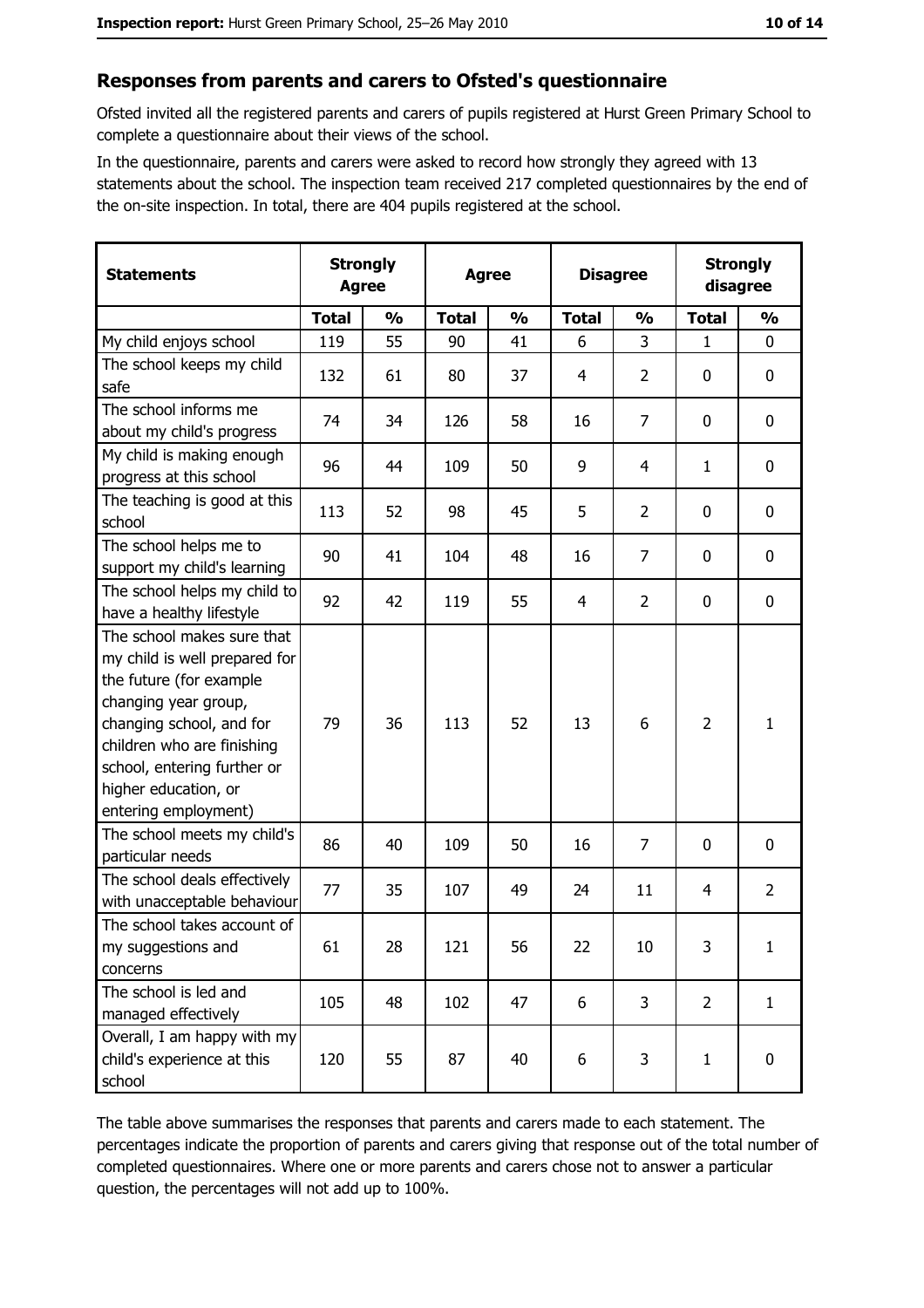## Glossary

| Grade   | <b>Judgement</b> | <b>Description</b>                                                                                                                                                                                                               |
|---------|------------------|----------------------------------------------------------------------------------------------------------------------------------------------------------------------------------------------------------------------------------|
| Grade 1 | Outstanding      | These features are highly effective. An oustanding<br>school provides exceptionally well for its pupils' needs.                                                                                                                  |
| Grade 2 | Good             | These are very positive features of a school. A school<br>that is good is serving its pupils well.                                                                                                                               |
| Grade 3 | Satisfactory     | These features are of reasonable quality. A satisfactory<br>school is providing adequately for its pupils.                                                                                                                       |
| Grade 4 | Inadequate       | These features are not of an acceptable standard. An<br>inadequate school needs to make significant<br>improvement in order to meet the needs of its pupils.<br>Ofsted inspectors will make further visits until it<br>improves. |

## What inspection judgements mean

#### **Overall effectiveness of schools**

|                       | Overall effectiveness judgement (percentage of<br>schools) |      |                     |                   |  |
|-----------------------|------------------------------------------------------------|------|---------------------|-------------------|--|
| <b>Type of school</b> | <b>Outstanding</b>                                         | Good | <b>Satisfactory</b> | <b>Inadequate</b> |  |
| Nursery schools       | 51                                                         | 45   | 0                   | 4                 |  |
| Primary schools       | 6                                                          | 41   | 42                  | 10                |  |
| Secondary schools     | 8                                                          | 34   | 44                  | 14                |  |
| Sixth forms           | 10                                                         | 37   | 50                  | 3                 |  |
| Special schools       | 32                                                         | 38   | 25                  | 5                 |  |
| Pupil referral units  | 12                                                         | 43   | 31                  | 14                |  |
| All schools           | 9                                                          | 40   | 40                  | 10                |  |

New school inspection arrangements were introduced on 1 September 2009. This means that inspectors now make some additional judgements that were not made previously.

The data in the table above is for the period 1 September to 31 December 2009 and is the most recently published data available (see www.ofsted.gov.uk). Please note that the sample of schools inspected during the autumn term 2009 was not representative of all schools nationally, as weaker schools are inspected more frequently than good or outstanding schools.

Percentages are rounded and do not always add exactly to 100. Secondary school figures include those that have sixth forms, and sixth form figures include only the data specifically for sixth form inspection judgements.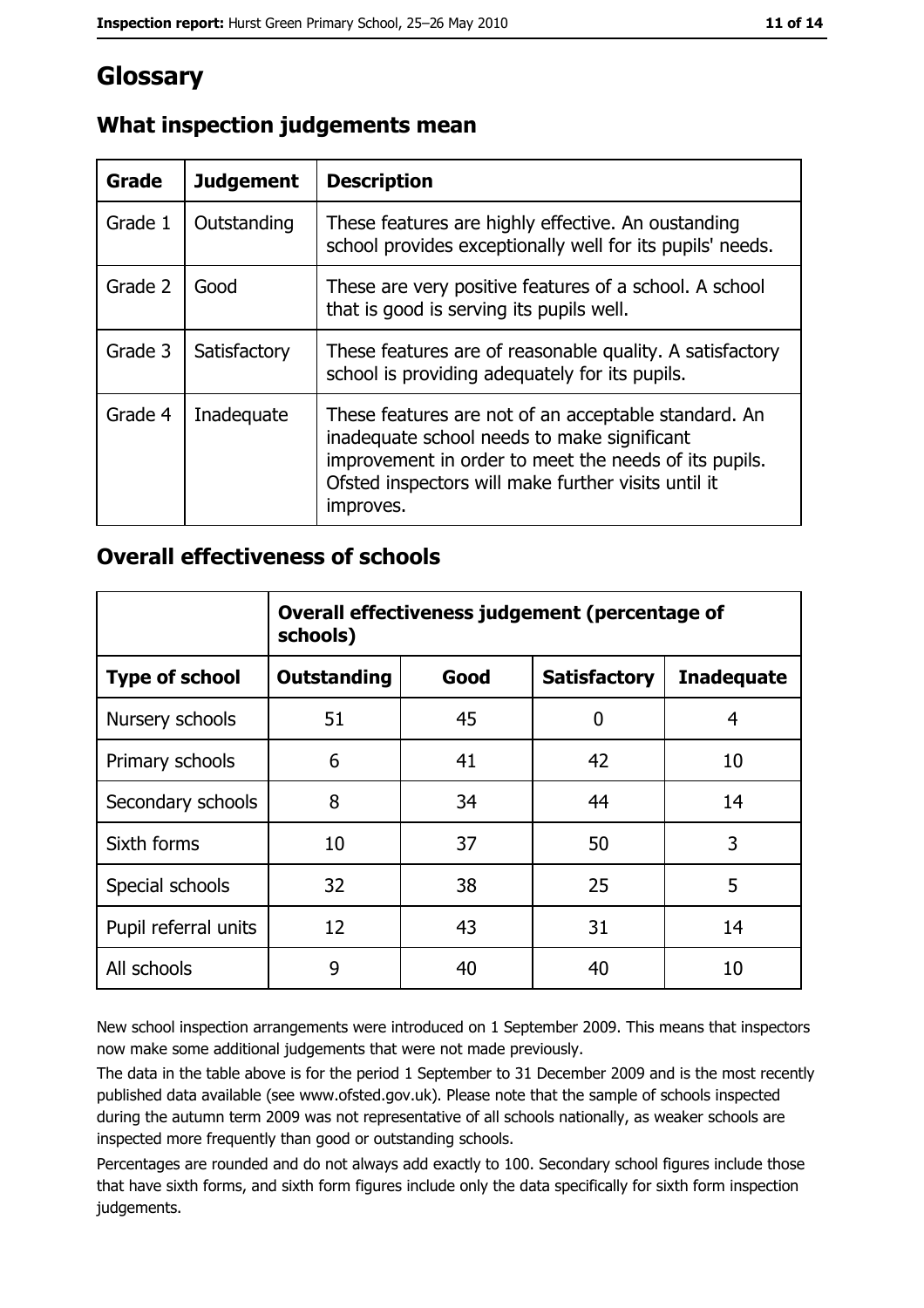# **Common terminology used by inspectors**

| Achievement:                  | the progress and success of a pupil in<br>their learning, development or training.                                                                                                                                                                                                                           |
|-------------------------------|--------------------------------------------------------------------------------------------------------------------------------------------------------------------------------------------------------------------------------------------------------------------------------------------------------------|
| Attainment:                   | the standard of the pupils' work shown by<br>test and examination results and in<br>lessons.                                                                                                                                                                                                                 |
| Capacity to improve:          | the proven ability of the school to<br>continue improving. Inspectors base this<br>judgement on what the school has<br>accomplished so far and on the quality of<br>its systems to maintain improvement.                                                                                                     |
| Leadership and management:    | the contribution of all the staff with<br>responsibilities, not just the headteacher,<br>to identifying priorities, directing and<br>motivating staff and running the school.                                                                                                                                |
| Learning:                     | how well pupils acquire knowledge,<br>develop their understanding, learn and<br>practise skills and are developing their<br>competence as learners.                                                                                                                                                          |
| <b>Overall effectiveness:</b> | inspectors form a judgement on a school's<br>overall effectiveness based on the findings<br>from their inspection of the school. The<br>following judgements, in particular,<br>influence what the overall effectiveness<br>judgement will be.                                                               |
|                               | The school's capacity for sustained<br>improvement.<br>Outcomes for individuals and groups<br>of pupils.<br>The quality of teaching.<br>The extent to which the curriculum<br>meets pupil's needs, including where<br>relevant, through partnerships.<br>The effectiveness of care, guidance<br>and support. |
| Progress:                     | the rate at which pupils are learning in<br>lessons and over longer periods of time. It<br>is often measured by comparing the<br>pupils' attainment at the end of a key<br>stage with their attainment when they<br>started.                                                                                 |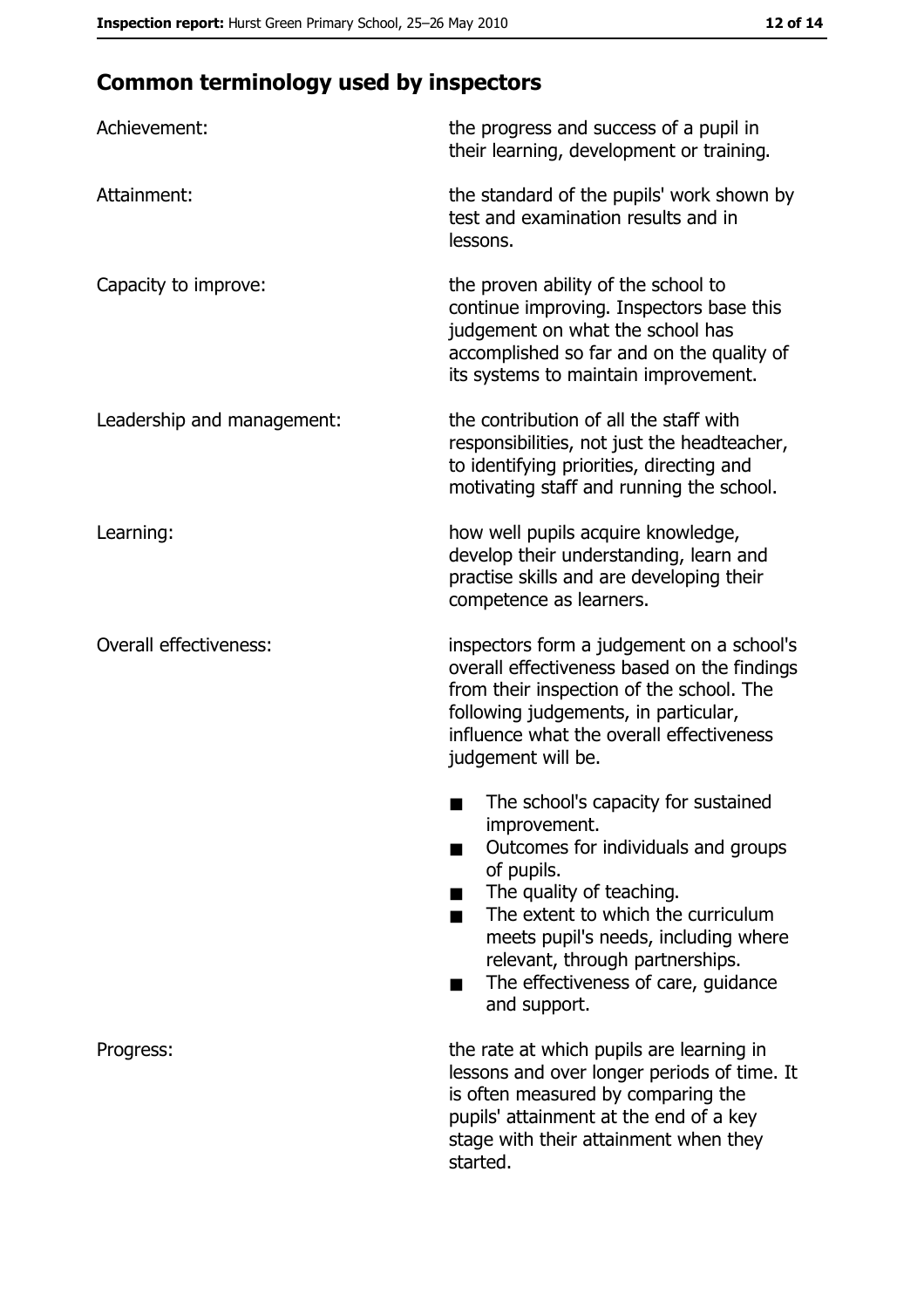This letter is provided for the school, parents and carers to share with their children. It describes Ofsted's main findings from the inspection of their school.



#### 27 May 2010

Dear Pupils

Inspection of Hurst Green Primary School, B62 9NZ

Thank you so much for the very warm welcome you gave the inspection team when

we came to visit your school recently. We enjoyed every minute of our time with  $\blacksquare$ you. A special thank you to those pupils who came and talked to us about their work and told us about all the wonderful things you are involved in. Here are some of the really good things we found out about it.

Your headteacher and all the staff work very hard to provide you with the best education possible. They take great care of you and want to see you all achieve the best that you possibly can.

In Reception, you get off to a good start and you make outstanding progress as you pass through the school. By the time you leave at the end of Year 6, you reach standards in all your subjects that are very high compared to those in most other schools. This is because your teachers teach you very well and you also work very hard. We particularly enjoyed looking at your stunning artwork and listening to you sing.

One of the very best things about your school is that learning is fun and your teachers plan exciting and challenging activities for you. You relish working in groups and helping each other to learn and you readily help your classmates when they find things difficult.

Even though you go to an outstanding school, your headteacher, governors and staff still want the school to get better. To help them do this, we have asked your school to do the following:

- make sure that teachers always have helpful plans to work from when they begin to  $\blacksquare$ work out what individual pupils need to learn in lessons
- make clear the links between the subjects that you study and give you more opportunities to learn more things on your own.

Yours sincerely

Michael Merchant

Lead inspector